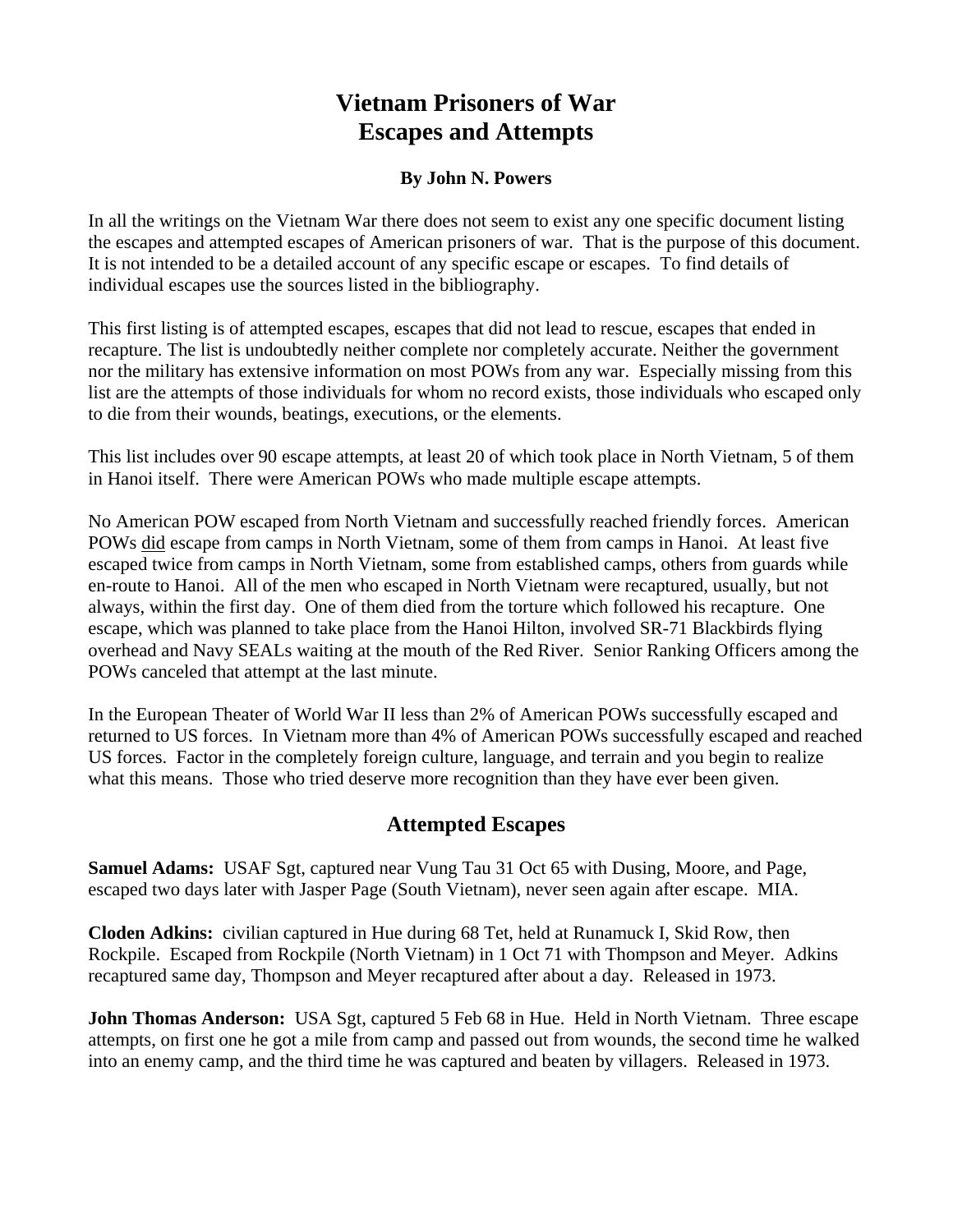**Gerasimo Arroyo-Baez:** USA Sgt**,** captured 24 Mar 69 in South Vietnam with Richard Bowers when their base near Saigon was overrun, escaped day of capture, recaptured later that day. Died in captivity. NVA list death as 22 Aug 1972.

**Edwin Atterbury:** USAF Capt, shot down 12 Aug 67 over North Vietnam. Escaped 10 May 69 from Zoo (outskirts of Hanoi, North Vietnam) with John Dramesi, recaptured same day. Died 18 May 69 in captivity as result of beatings/torture after his recapture.

**Harold Bennett:** USA Sgt, captured 29 Dec 64 in South Vietnam. Attempted escape in Mar 65 with Donald Cook, immediately recaptured. Last seen by fellow POWs 28 May 65. VC announced his execution in Jun 65. MIA.

**Richard Bowers:** USA Capt, captured 24 Mar 69 in South Vietnam with Arroyo-Baez when their base near Saigon was overrun, escaped day of capture, recaptured later that day. Killed next day in his second escape attempt.

**Ernie Brace:** ex-Marine civilian pilot captured in Laos 21 May 65, escaped that night (Laos), immediately recaptured. Escaped 6 Jun 65 for a few hours(Laos), recaptured. Escaped 17 Apr 66 and evaded for four days(North Vietnam), recaptured. Escaped 17 Aug 66 (North Vietnam), immediately recaptured, buried up to his chin for seven days, eventually sent to Hanoi. Released in 1973.

**Harvey Brande:** USA SFC, captured 7 Feb 68 at Lang Vei SF camp, escaped 18 Feb 68 with Dennis Thompson and evaded for seven days (South Vietnam), recaptured, taken to North Vietnam. Released in 1973.

**Norman Brookens:** AID civilian captured in Saigon 4 Feb 68 with Utecht, moved to camp in Cambodia. Attempted escape 22 Apr 68 with Richard Utecht, James Rollins, and Australian Charles K. Hyland, immediately recaptured. Released in 1973.

**Richard Burgess:** USMC L/Cpl, captured 25 Sep 66 in northern I Corps, attempted escape in early 67 (South Vietnam), recaptured, escaped with Riate in Aug 67 (South Vietnam) by tunneling under a wall, evaded for two days, sent to North Vietnam. Released in 1973.

**Jack Butcher:** USAF 1<sup>st</sup> Lt, shot down over Laos 24 Mar 71. Held in Laos six weeks. Escaped, recaptured after a few hours. While being taken to Hanoi Butcher escaped again. The second escape was made known to US forces from intercepted radio messages in Laos from NVA units looking for him. US rescue efforts were massive, including direct involvement of the Secretary of Defense. Recaptured after 10 days on the run, Butcher was told he would be shot if he tried it again. Released in 1973.

Carl Dennis Chambers: USAF 1<sup>st</sup> Lt, shot down over North Vietnam 7 Aug 67 with Glen Wilson. They escaped while en-route to Hanoi, attempted to steal two small boats, recaptured after 12 hours. Released in 1973.

**Arvin Chauncey:** USN Lt Cmdr, shot down over North Vietnam 31 May 67, escaped second night, recaptured. Released in 1973.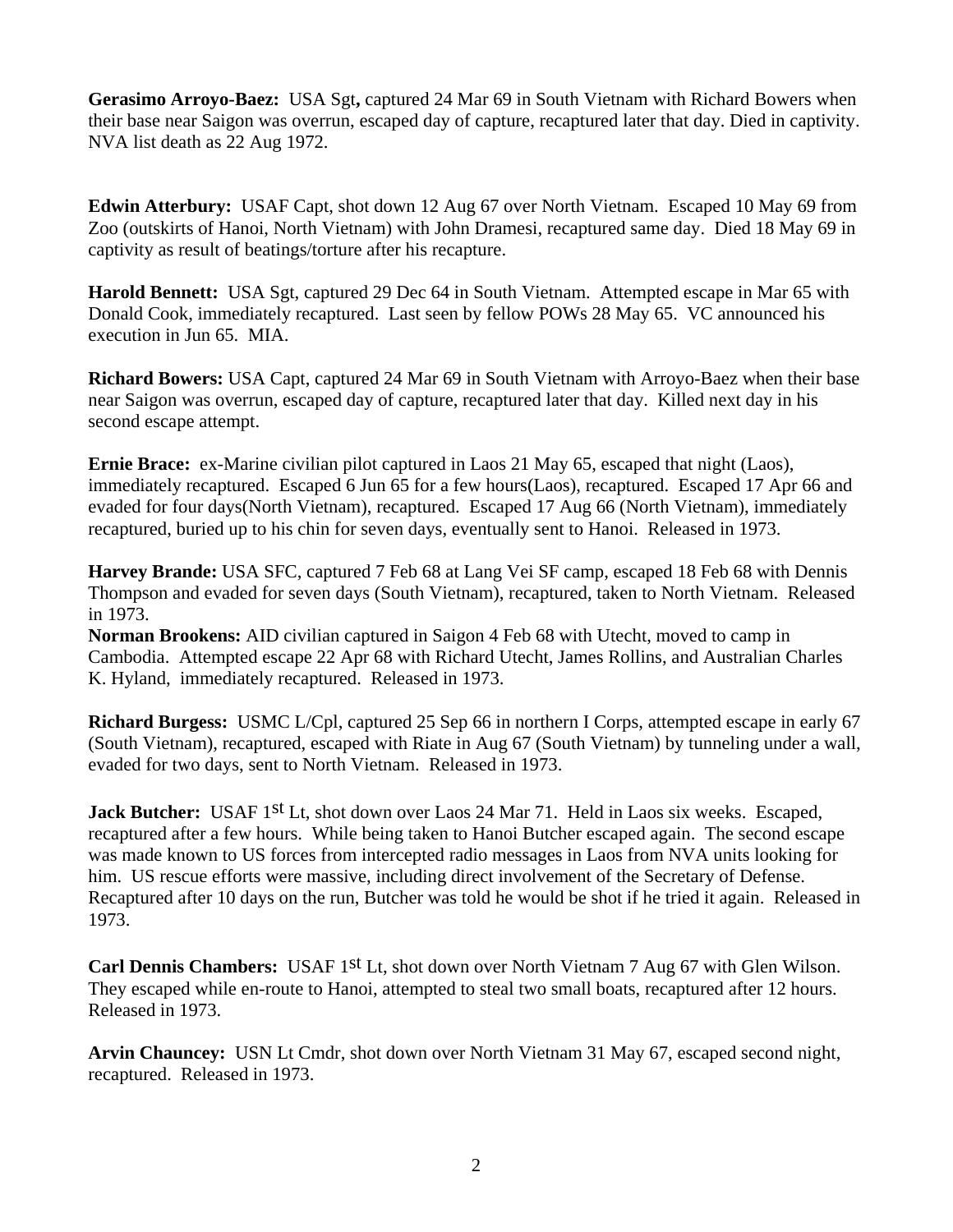**George Coker:** USN Lt JG, shot down over North Vietnam 27 Aug 66, escaped the night of 12 Oct 67 with McKnight from Dirty Bird (Hanoi, North Vietnam), floated/swam approx 15 miles down river before recapture next day. Released in 1973.

**Donald Cook:** USMC Capt, captured 31 Dec 64 in South Vietnam. Attempted escape in March 65 with Harold Bennett, immediately recaptured. Died in captivity Dec 67. Awarded Medal of Honor for resistance as a POW.

**George Day:** USAF Maj, shot down 26 Aug 67 north of DMZ, captured, escaped shortly after (North Vietnam), evaded for two weeks with a banged up leg and his right arm broken in three places. He had crossed the DMZ back into South Vietnam where he was shot as he was recaptured. Awarded Medal of Honor for escape and resistance as a POW. Released in 1973.

**Eugene Debruin:** civilian with Air America captured 5 Sep 63 in Laos when C-46 was shot down, escaped May 64 with others for four days (Laos), recaptured. Escaped 29 Jun 66 again (Laos) with Dengler and Martin. Debruin not seen after escape. MIA.

**Joe Delong:** USA Pvt, captured 18 May 67 in South Vietnam. Attempted escape from camp in Cambodia Nov 67 with Perricone and Sooter. Probably killed in attempt. MIA.

**Dieter Dengler:** USN Lt JG, shot down 1 Feb 66 in Laos, evaded one day, captured. Escaped mid Feb 66 (Laos), recaptured that same day. On 29 Jun 66 escaped with Debruin and Martin. Evaded three weeks, rescued by US forces 20 Jul 66.

**John Dramesi:** USAF Capt, shot down over North Vietnam 2 Apr 67, escaped (North Vietnam) 10 Apr 67 while being transported to Hanoi, evaded one day, escaped 10 May 69 from Zoo (outskirts of Hanoi, North Vietnam) with Edwin Atterbury, evaded 12 hours before recapture. Released in 1973.

**William Eisenbraun:** USA Capt, captured 5 Jul 65 in South Vietnam. Attempted escape with Russell Grissett in early fall 67. Died in captivity Sep 67, possibly as a result of beating for escape attempt.

**Walter Ferguson Jr:** USA PFC, captured 23 Aug 68 in South Vietnam, moved to camp in or near Cambodia. POWs held with him believe he was killed in an escape attempt in summer 1970.

**Carroll Flora:** USA E6, captured 21 Jul 67 in South Vietnam. Awarded Silver Star for escape while a POW. No further info found. Released from Hanoi in 1973.

**George Fryett:** USA Spec 4, captured 24 Dec 61 in Saigon, attempted escaped shortly after (South Vietnam), recaptured. Released 24 June 1962.

**John Graf:** USN Lt Cmdr, shot down 15 Nov 69 over South Vietnam. Pilot captured with Graf reported Graf attempted escaped in late Jan 1970. Believed to have been killed in that attempt. Listed as MIA.

**Joseph Grainger:** USAID civilian captured 8 Aug 64. Escaped 5 Jan 65, killed when being recaptured a week later.

**Robert Greer:** USMC PFC, captured 7 Jun 64 near Da Nang in South Vietnam, attempted escape shortly after with Schreckengost. Some reports say he was killed in escape attempt. MIA.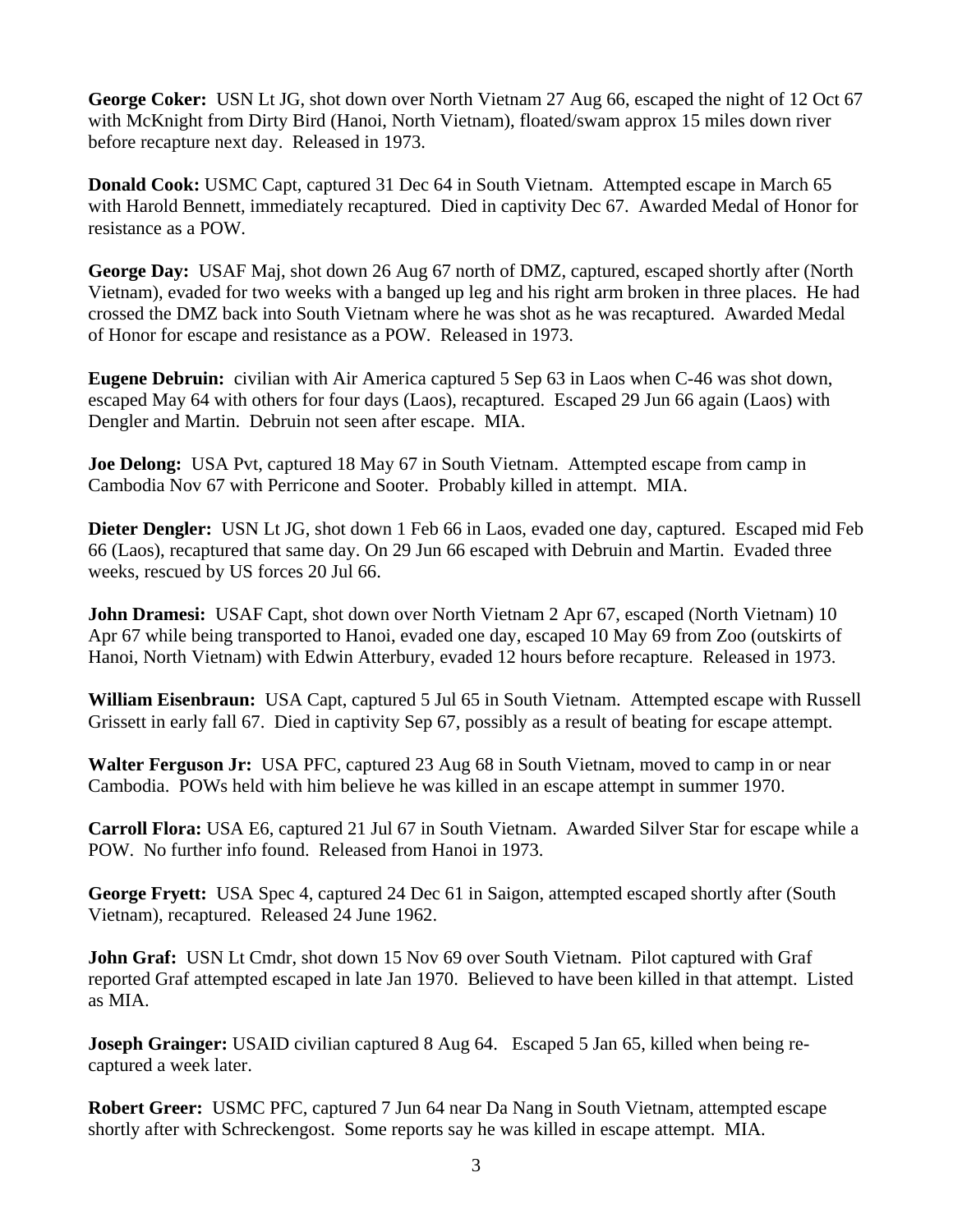**Edwin Russell Grissett:** USMC LCpl, captured 22 Jan 66 in South Vietnam. Attempted escape, recaptured. Attempted second escape in early fall 67 with William Eisenbraun, recaptured. Died in captivity the day before Thanksgiving Nov 68.

**Dennis Hammond:** USMC Cpl, captured 8 Feb 68 with Joseph Zawtocki, escaped Apr 68 with Weatherman while at Kushner camp near Tam Ky (South Vietnam) by taking weapon from guard, shot in the leg by villagers and recaptured. Placed in stocks and beaten daily for two weeks (or two months-depending on the source). Died in captivity March 1970.

**William Hardy:** USA Capt, captured 29 Jun 1967 near Saigon. Awarded Silver Star for escape attempt during August 1967. Released in 1973.

**David Harker:** USA PFC, captured 8 Jan 68 in South Vietnam. Escaped shortly after capture, suffered knife wound in recapture. Released in 1973.

**Douglas Hegdahl**: USN E2, captured 6 Mar 67 in the South China Sea after being blown overboard from the USS Canberra. Attempted escape in Aug 68 (North Vietnam) while being used to film a version of his capture. Ordered to accept early release 4 Aug 69.

**Charles Keith Hyland**. Australian civilian captured 6 Feb 68. Escaped for a very brief period in February or March before being recaptured. This escape occured in either South Vietnam or Cambodia. Attempted escape 22 Apr 68 with Richard Utecht, James Rollins, and Norman Brookens, immediately recaptured. Released on 26 Nov 68.

**Charles Jackson:** USAF Capt, shot down 24 Jun 72 over North Vietnam and captured, escaped, recaptured. Released in 1973.

**Bobby Johnson**: attempted escape in 1970 or 1971 while held in the Parrot's Beak area. May have been across the border in Cambodia at the time. Released in 1973.

**Wilson Denver Key:** USN Lt, shot down 17 Nov 67 near Hanoi. Escaped from back of truck and made it into the Red River, evaded for an hour before recapture. Released in 1973. **Arthur Krause:** civilian captured 8 Jun 63. Reportedly escaped 23 June and evaded for two weeks. Recaptured, released 18 Nov 63.

**James Latham:** USAF Capt, shot down over southern North Vietnam 5 Oct 72. Escaped early Nov 72, recaptured after six hours. Released in 1973.

**Don McPhail:** USA E3, captured 8 Feb 69 twelve miles northwest of Pleiku. Two escape attempts while held in Cambodia. Released in 1973.

**Duane Martin:** USAF 1<sup>st</sup> Lt, helicopter shot down 20 Sep 65 on border of North Vietnam and Laos, evaded two weeks, captured. Escaped 29 Jun 66 with Dengler and Debruin (Laos). Evaded with Dengler two weeks. Killed by villagers as they evaded.

**George McKnight:** USAF Capt, shot down 6 Nov 65 over North Vietnam, escaped with Coker from Dirty Bird 12 Oct 67 (Hanoi, North Vietnam), got approx 15 miles down river, recaptured next day. Released in 1973.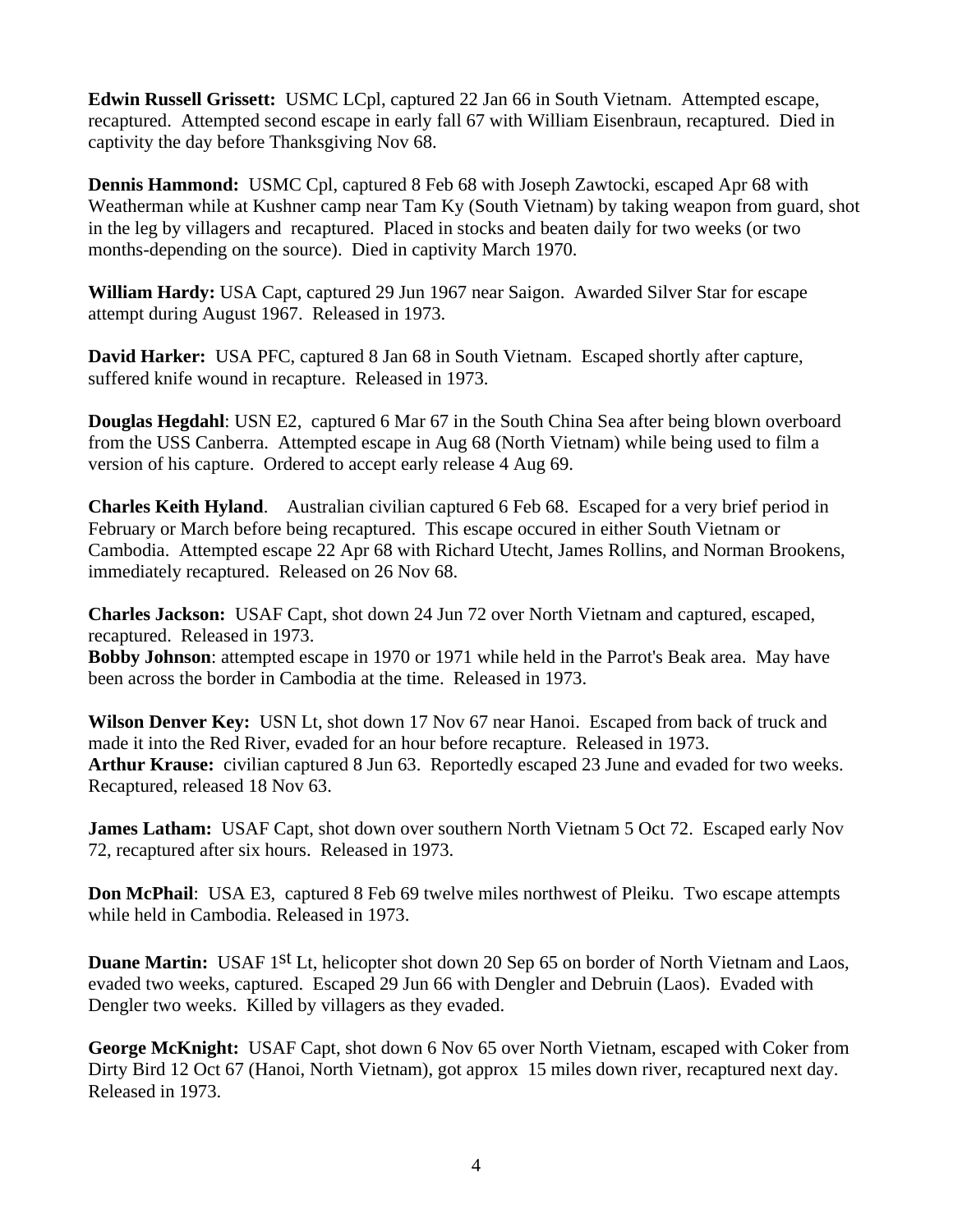Lewis Meyer: civilian captured 1 Feb 68 in Hue during Tet, escaped from Rockpile (North Vietnam) 1 Oct 71 with Thompson and Adkins, recaptured with Thompson after about a day. Released in 1973.

**Thomas Moe:** USAF 1<sup>st</sup> Lt, aircraft damaged from faulty bomb fuses, bailed out 16 Jan 68 over Laos. Evaded with pilot for three days. Escaped twice in first few days of capture, immediately recaptured. Released in 1973.

**Walter H. Moon:** USA Capt, captured 22 Apr 61 in Laos. Made two escape attempts which, along with his refusal to cooperate, led to his execution 22 Jul 1961.

**Stanley Newell**: USA E4, captured 12 Jul 67 near Pleiku. Escape attempt in South Vietnam. Released in 1973.

Michael O'Connor: USA Warrant officer, captured 4 Feb 68. Attempted escape before reaching Portholes in North Vietnam. Released in 1973.

**Richard Perricone:** USA PFC, captured 12 Jul 67 near Pleiku in South Vietnam. Attempted escape from camp in Cambodia Nov 67 with Delong and Sooter, recaptured same day. Released in 1973.

**Robert Phillips:** USA Pvt, captured 23 Jun 70 in South Vietnam. Reportedly killed in escape attempt with Rozo, date unknown. MIA.

**Dan Pitzer:** USA Sgt, captured 29 Oct 63 in the Mekong Delta with Rowe and Versace. Attempted escape 23 Dec 64 with Rowe during an American raid on the area, quickly recaptured. Released 11 Nov 67.

**Ben Purcell:** USA Col, shot down over South Vietnam (helicopter) on 8 Feb 68, taken to North Vietnam. Escaped 7 Dec 69 from Skid Row (North Vietnam). Worked for three months to remove part of cell door. Headed into Hanoi, hitching a ride on the back of a bicycle. Recaptured next day. Escaped from Mountain Camp (North Vietnam) on 18 Mar 72, evaded just over a day, recaptured. Released in 1973.

**James Michael Ray:** USA PFC, captured 18 Mar 68 in South Vietnam. Awarded Silver Star for escape attempt in Jul 69. Credited with two escape attempts. Reportedly died in captivity 6 Nov 69. MIA.

**King Rayford:** USA PFC, captured 2 Jul 67 in South Vietnam. Escaped with Ray Ziegler on 18 Feb 68 (South Vietnam), recaptured next day. Released in 1973.

**Alfonso Riate:** USMC Corp, captured 26 Apr 67, escaped with Burgess in Aug 67 (South Vietnam), evaded for two days, recaptured. Released in 1973.

**William Reeder:** USA Capt, captured 9 May 72 in South Vietnam. Made escape attempt while being moved on foot from Cambodia to North Vietnam. Released in 1973.

**James Rollins:** civilian captured 4 or 5 Feb 68 near Saigon in South Vietnam, attempted escape from camp in Cambodia with Richard Utecht, Charles Hyland, and Norman Brookens on 22 Apr 68, immediately recaptured. Released in 1973.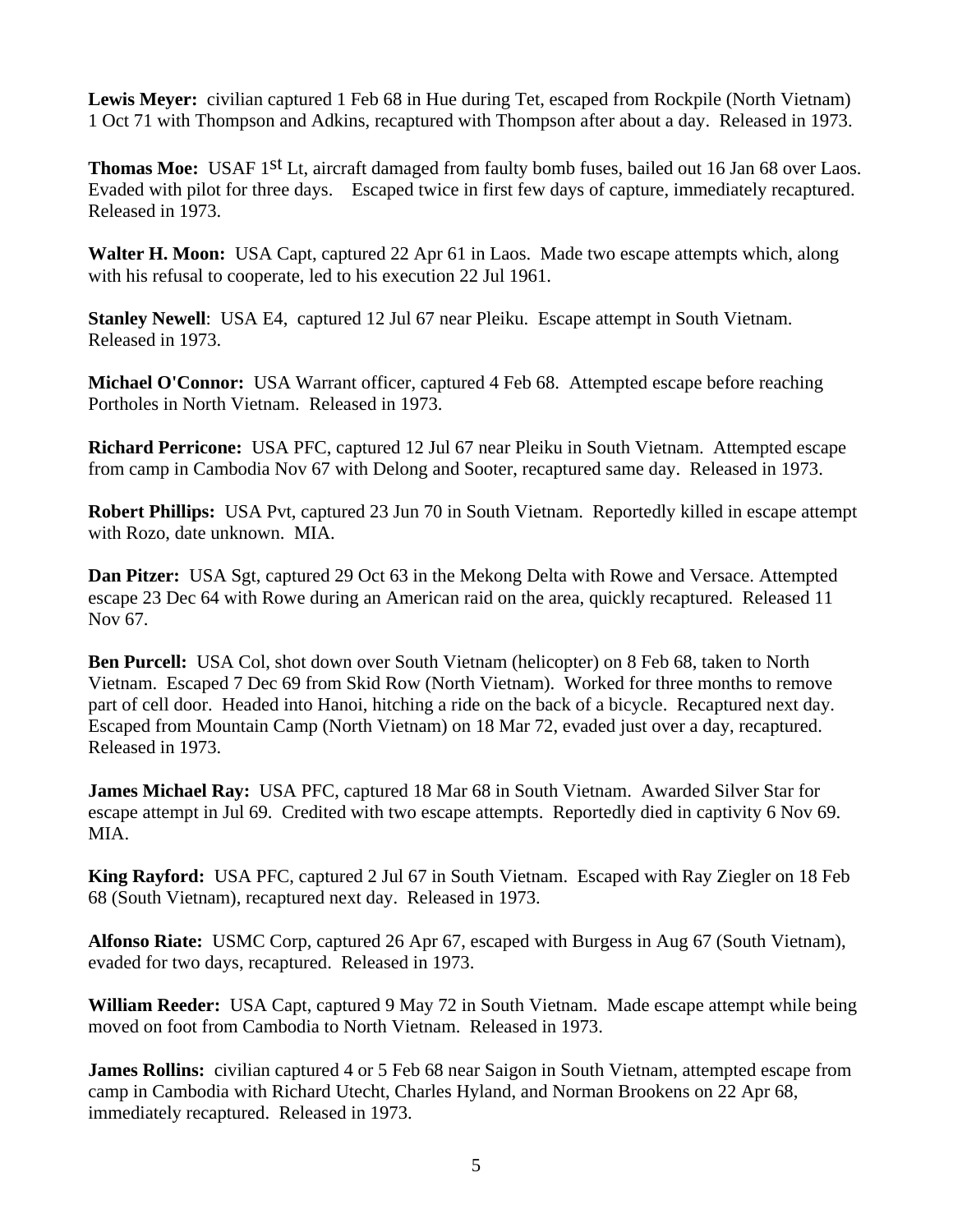**James (Nick) Rowe:** USA 1<sup>st</sup> Lt, captured 29 Oct 63 in Mekong Delta with Pitzer and Versace. Attempted escape 23 Dec 64 with Pitzer during an American raid on the area, quickly recaptured. Escaped late at night Oct 65 with Tadios, recaptured next morning. Early 68 Rowe simply walked away from his camp but walked into a regular VC camp. He convinced everyone he was lost while looking for firewood. Fall 68 he attempted to reach a main canal and flag down a plane. Was able to convince guards he was simply fishing. Successfully escaped 31 Dec 68.

**James Rozo:** USA Spec 4<sup>th</sup>, captured 23 Jun 70 in South Vietnam. Reportedly killed in escape attempt with Phillips, date unknown. MIA.

**Fred Schreckengost:** USMC PFC, captured 7 Jun 64 in South Vietnam, attempted escape shortly after with Greer. May have been killed in escape attempt or later may have been collaborator, part of Salt and Pepper team. Evidence is not clear either way. Remains identified 1991.

**John Sexton:** attempted escape with Springman in 1970 or 1971 while held in the Parrot's Beak area. May have been across the border in Cambodia at the time. Released in Oct 1971.

**Charles Shelton:** USAF Capt, shot down over Laos 29 Apr 65. Made at least three escape attempts in Laos. MIA.

Lance Sijan: USAF 1<sup>st</sup> Lt, shot down 9 Nov 67 in Laos, evaded capture after bail out for 46 days. Captured 26 Dec 67, escaped, immediately recaptured, died from his injuries in captivity 22 Jan 68. Awarded the Medal of Honor for his actions while a POW.

**James Simspon:** civilian captured 5 Nov 68 in South Vietnam with British civilian Thomas Cornthwaite. Both killed in escape attempt shortly after.

**David Sooter:** USA CWO 1, captured 17 Feb 67 in South Vietnam. Attempted escape from camp in Cambodia Nov 67 with Delong and Perricone, recaptured same day. Released in 1973.

**Richard Springman:** USA E4, captured 25 May 1970. Attempted escape with Secton in 1970 or 1971 while being held in the Parrot's Beak area. May have been in Cambodia at the time. Released in 1973.

Len Tadios: USA Sgt, captured 11 Dec 64 in Mekong Delta, escaped Jun 65, recaptured after 3 days. Escaped late at night Oct 65 with Rowe, recaptured next morning. Died Mar 66 in captivity. (Called Davila in Rowe's book *Five Years to Freedom.*)

**Dennis Thompson:** USA SSgt, captured 7 Feb 68 when Lang Vei SF camp overrun. He made two escape attempts as he was moved to a temporary camp in Laos, severely beaten. Escaped 18 Feb 68 (Laos) with Brande, evaded 7 days, at times carrying Brande piggyback. Recaptured 25 Feb 68. Attempted escape again, recaptured immediately and beaten almost to death. Released in 1973.

**Floyd (James) Thompson:** USA Capt, captured 26 Mar 64 south of DMZ, moved to camp in Laos. Three escape attempts in first month of captivity, each time convincing guards who discovered him he was only leaving camp area to urinate. A fourth attempt was made in May or June. The fifth attempt was on 21 Jul 64, recaptured later that day. Escaped again 1 Oct 71 from Rockpile (North Vietnam) with Meyer and Adkins, recaptured after about a day with Meyer. Longest held American POW of Vietnam War. Released in 1973.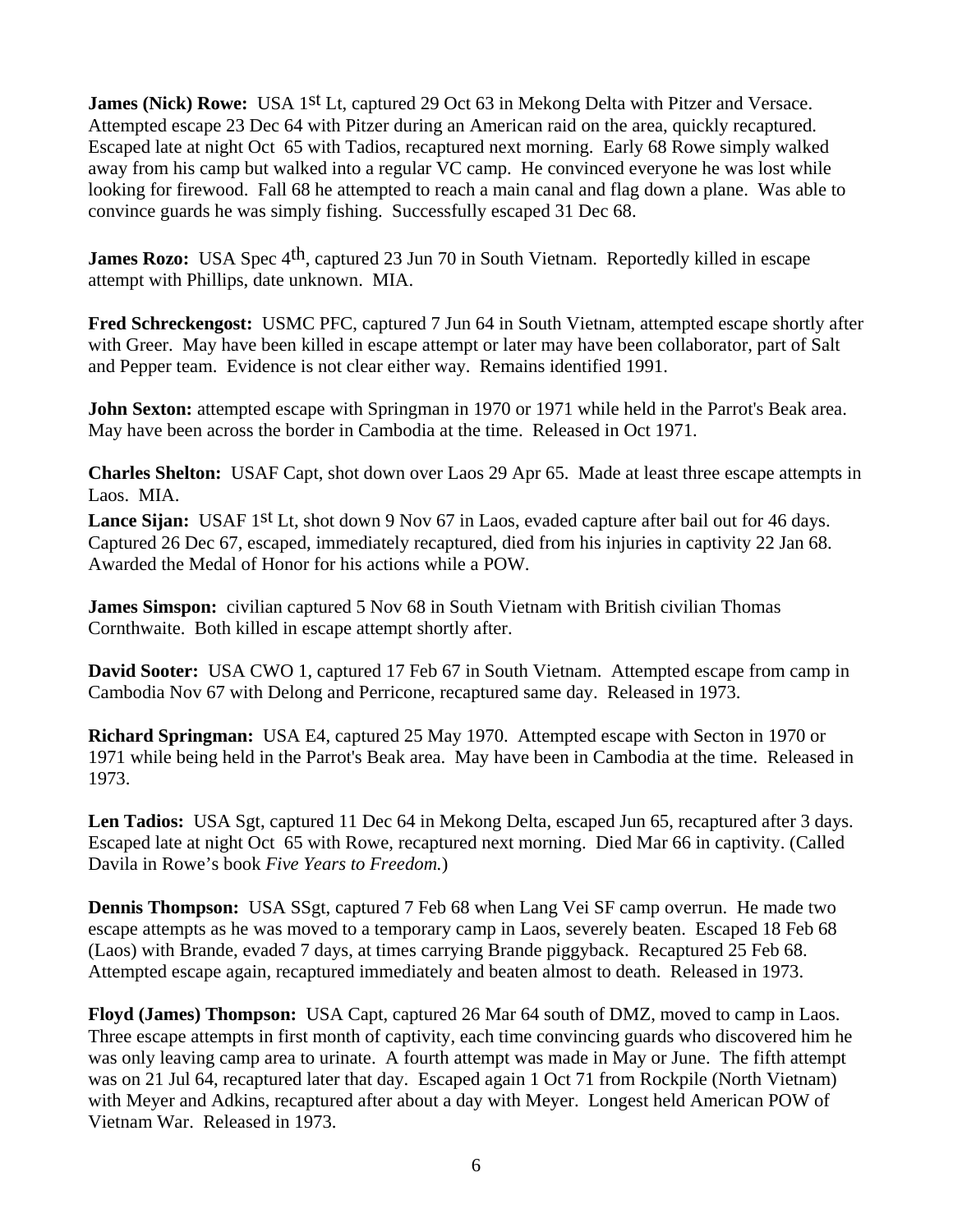**Richard Utecht:** civilian captured in Saigon 4 Feb 68 with Brookens, moved to camp in Cambodia. Attempted escape 22 Apr 68 with Norman Brookens, Charles Hyland, and James Rollins, immediately recaptured. Released in 1973.

**Thomas Van Putten:** USA Cpl, captured 11 Feb 68 in South Vietnam. Made two attempts before his final successful escape March of 1969. He evaded for three weeks before being spotted by helicopters.

**Humberto Versace:** USA Capt, captured 29 Oct 63 in Mekong Delta with Pitzer and Rowe. Attempted escape late Nov 63, immediately recaptured. Medal of Honor citation lists 3 escape attempts. Other sources say there were five attempts. The VC/National Liberation Front announced he had been executed on 26 Sep 65. In 2002 he was posthumously awarded the Medal of Honor for his actions while a POW, even though the original recommendation had been submitted thirty three years prior.

**Orien J Walker, Jr:** USA Capt, captured 23 May 65 in Mekong Delta area. Escaped shortly capture, recaptured. Died in captivity Feb 66. (Called Tim Barker in Rowe's book *Five Years to Freedom*.)

**Earl Weatherman:** USA PFC, captured or defected 8 Nov 67 near Da Nang in South Vietnam. Escaped Apr 68 with Hammond from Kushner Camp near Tam Ky (South Vietnam), quickly recaptured, executed by villagers. Some fellow POWs had some doubts if death actually happened, considered Weatherman a collaborator. Others say he was killed by the villagers in the escape attempt. Not listed as a POW.

**Glen Wilson:** USAF Capt, shot down over North Vietnam 7 Aug 67 with Carl Dennis Chambers. They escaped while en-route to Hanoi, attempted to steal two small boats, recaptured after 12 hours. Released in 1973.

**Roy Ziegler:** USA CWO 1, captured 8 Feb 68 when helicopter shot down in South Vietnam. Escaped 18 Feb 68 (South Vietnam) with King Rayford, recaptured next day. Released in 1973.

### **Listing of successful POW escapes (reached US forces) All escapes were in South Vietnam unless otherwise noted**

Thirty-three American prisoners of war escaped and then reached U.S. forces. Of those thirty-three successful attempts, twenty-eight of them occurred within the first month of captivity. Only three successful escapes took place after the prisoners had been held more than a year, each of them in the South.

**Donald R. Braswell,** USA E4, was captured 23 Aug 1967 and escaped 24 Aug 1967 with civilian Dewey Holt.

**Lee Brewer,** USA E5, captured 7 Jan 1968 and escaped 8 Jan.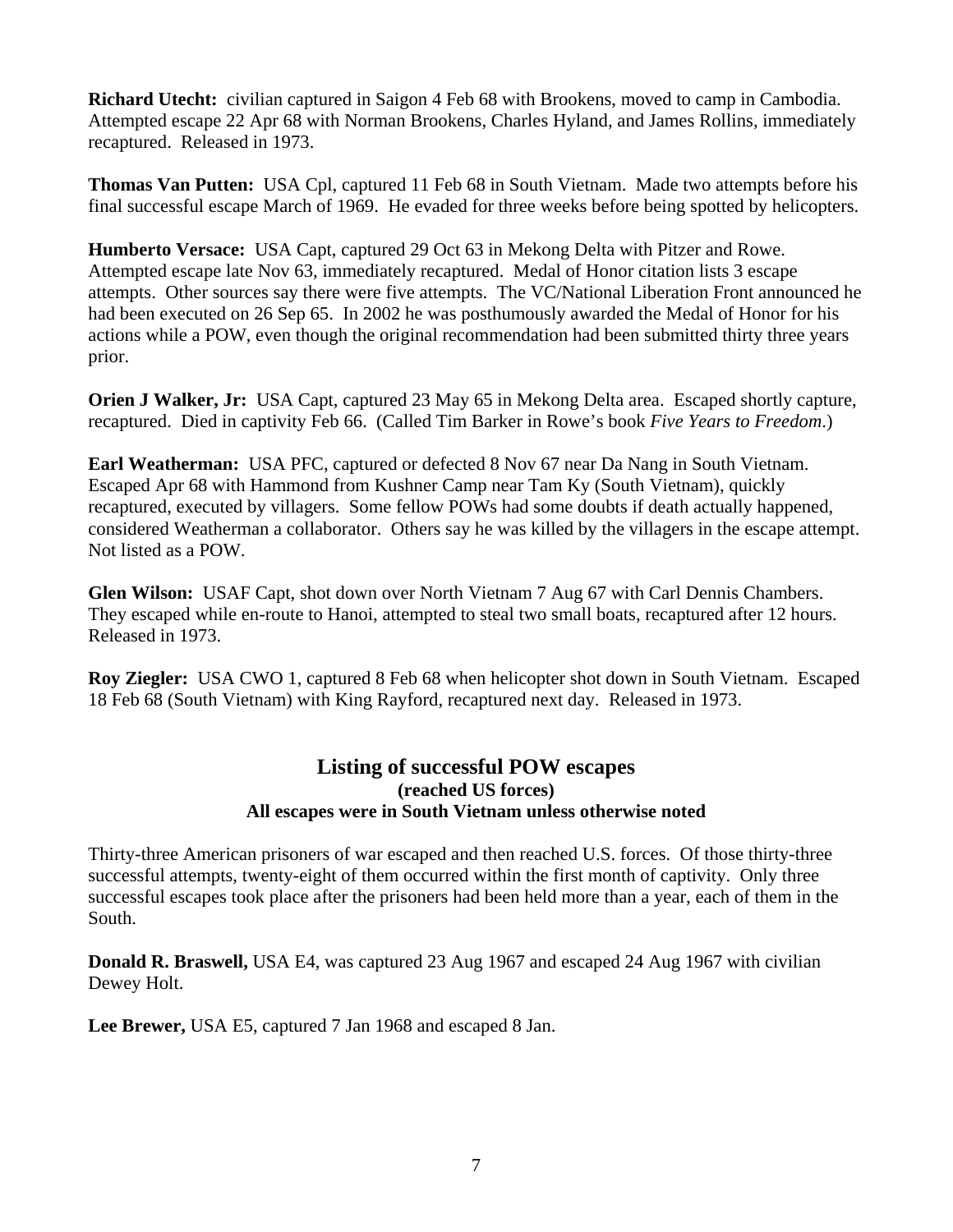**Issac Camacho,** USA SFC, was captured west of Saigon on 24 Nov 1963 along with Claude McClure, Kenneth Roraback, and George Smith when the Hiep Hoa SF camp west of Saigon was overrun. On 12 Jul 1965 Camacho escaped during a night rainstorm and made it to US forces. The others helped cover his escape. Camacho was the first US military POW to escape.

**Dieter Dengler**, LtJG USN, was shot down 1 Feb 1966 over Laos while flying an A1H off the USS Ranger. He evaded until 2 Feb. On 29 Jun he escaped with other POWs. On 20 July he was able to signal US aircraft and was rescued.

**Edward A. Dierling**, USA E5, was captured in Hue 3 Feb 1968 and escaped 23 Feb 1968 with Hayhurst near the Laotian border.

**Joe L. Dodd**, civilian, was captured 8 Oct 1965. Successfully escaped 25 Oct.

**James Dodson,** USMC E3, was captured 6 May 1966 near Da Nang and escaped 17 Jun 1966 when he and Walter Eckes grabbed the guard's rifles while they were eating and escaped. They reached US forces four days after the escape.

**Walter W. Eckes,** USMC E3**,** was captured 10 May 1966 near Da Nang. On 17 Jun 1966 he and James Dodson grabbed the guards' rifles while they were eating and escaped. They reached US forces four days after the escape.

**Jerry L. Fann,** USA, captured 21 Mar 1967 and escaped 21 Mar 1967.

**Bruce A. Graening,** USA E3, captured 9 Mar 1967, escaped 18 Mar.

**Kenneth R. Gregory,** USA E6, captured 25 Aug 1968. He was found by a US helicopter on 26 May 1969 four days after his escape. He reported he had been scheduled for release if he signed a propaganda statement, but escaped the day before that was to happen. Listed in some sources as released.

**Jerry L. Guffey, USA E4, captured 4 Mar 1969 and escaped 4 Mar.** 

**Walter D. Hamilton**, USMC Pvt, captured 18 Oct 1965 near Da Nang and escaped 29 October, along with Joseph North, Jr.

**Paul G. Hatch,** USA E3, captured 24 Aug 1969 and escaped 25 Aug.

**Robert E. Hayhurst,** USA E5, captured in Hue 1 Feb 1968 and escaped 23 Feb with Dierling near the Laotian border.

**Dewey T. Holt,** civilian or USA E4, was captured 23 Aug 1967 and escaped 24 Aug 1967 with Donald Braswell.

**Frank C. Iodice,** USMC Cpl, captured with Albert Potter 30 May 1968. Both escaped 1 June during an attack by ARVN forces.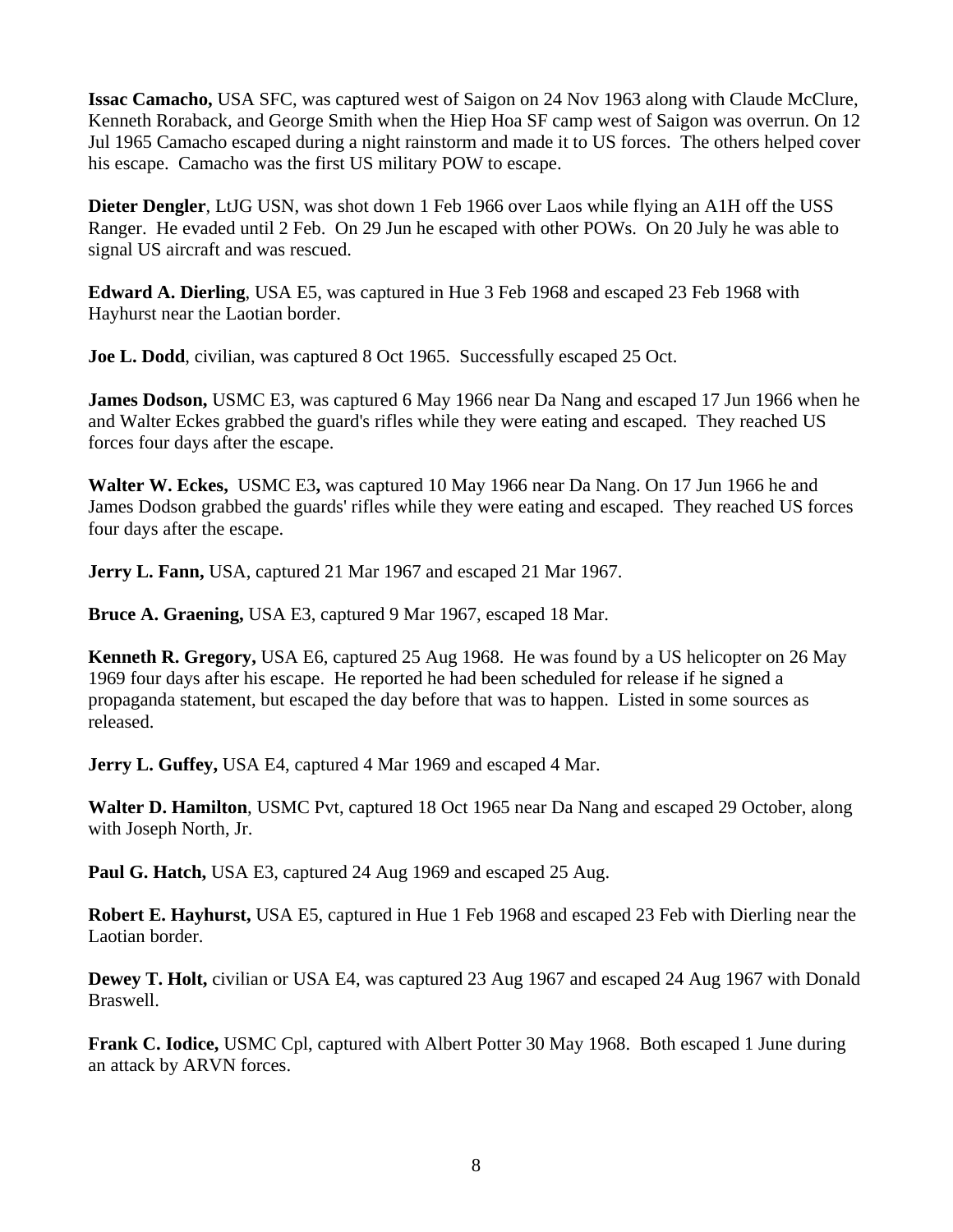**Everett M. King Jr,** USA E4, captured 1 Feb 1968 in Hue with Dierling and Hayhurst. Wounded, unable to walk, hid from his NVA captors in rubble on 8 Feb and managed to contact a US patrol on 9 Feb.

**Charles Klusmann,** USN Lt, Flying an RF8A from the USS Kitty Hawk, forced to bail out over Laos 6 Jun 1964. He and two Lao soldiers escaped the night of 30 August and reached friendly forces on 1 September.

**Donald E. Martin,** USA Spec 5, captured 2 Mar 1968 and escaped 15 Apr.

**Steven D. Nelson,** USMC Corp, captured 7 Jan 1968 with Michael Roha. Both escaped 21 Jan, reaching US forces the next day.

**Joseph S. North, Jr.** USMC Pvt, captured 18 Oct 1965 near Da Nang and escaped 29 October, along with Walter Hamilton.

**Jasper Page**, USAF SSgt, captured 31 Oct 1965 near Vung Tau. Escaped several nights later with Samuel Adams when they jumped their guards. Adams was killed. Page made it to US forces on 4 Nov.

**Albert J. Potter,** USMC Sgt, captured with Frank Iodice 30 May 1968. Both escaped 1 June during an attack by ARVN forces.

**Richard F. Risner,** USMC Maj, captured 20 Aug 1968 and escaped 22 Aug.

**Michael R. Roha,** USMC Pfc, captured 7 Jan 1968 with Steven Nelson. Both escaped 21 Jan, reaching US forces the next day.

**James (Nick) Rowe**, USA 1<sup>st</sup> Lt, captured 29 Oct 1963 in the Mekong Delta area. After four escape attempts he successfully escaped on 31 Dec 1968 while US forces were bombing the area. He managed to flag down a helicopter which almost fired upon him before they spotted his white skin and beard.

**Linda Smith/Michelle L Smith,** both civilians, were captured 10 Mar 1975 in South Vietnam and escaped 27 Mar.

**William P. Taliaferro,** USMC E4, captured 4 Feb 1968 and escaped 12 Feb. Also spelled Tallaferno. (He may have been released.)

**William B. Taylor,** USA Spec 5, captured 20 Mar 1968 when the O1D he was an observer in was shot down. On 6 May 1968 US helicopters attacked the camp he was held in without knowing he was there. Taylor had been severely injured in the crash of his plane. He was wounded again by the US attack. He crawled to a clearing and caught the attention of a US helicopter. When it came in he grabbed the skid but was shot off. The helicopter returned and the crew threw him aboard. He would not have been rescued if he had not first escaped on his own during the attack.

**Thomas H. Van Putten,** USA Cpl, captured 10 Feb 1968 and escaped 29 Mar 1969, evaded for three weeks before he was able to wave down a helicopter.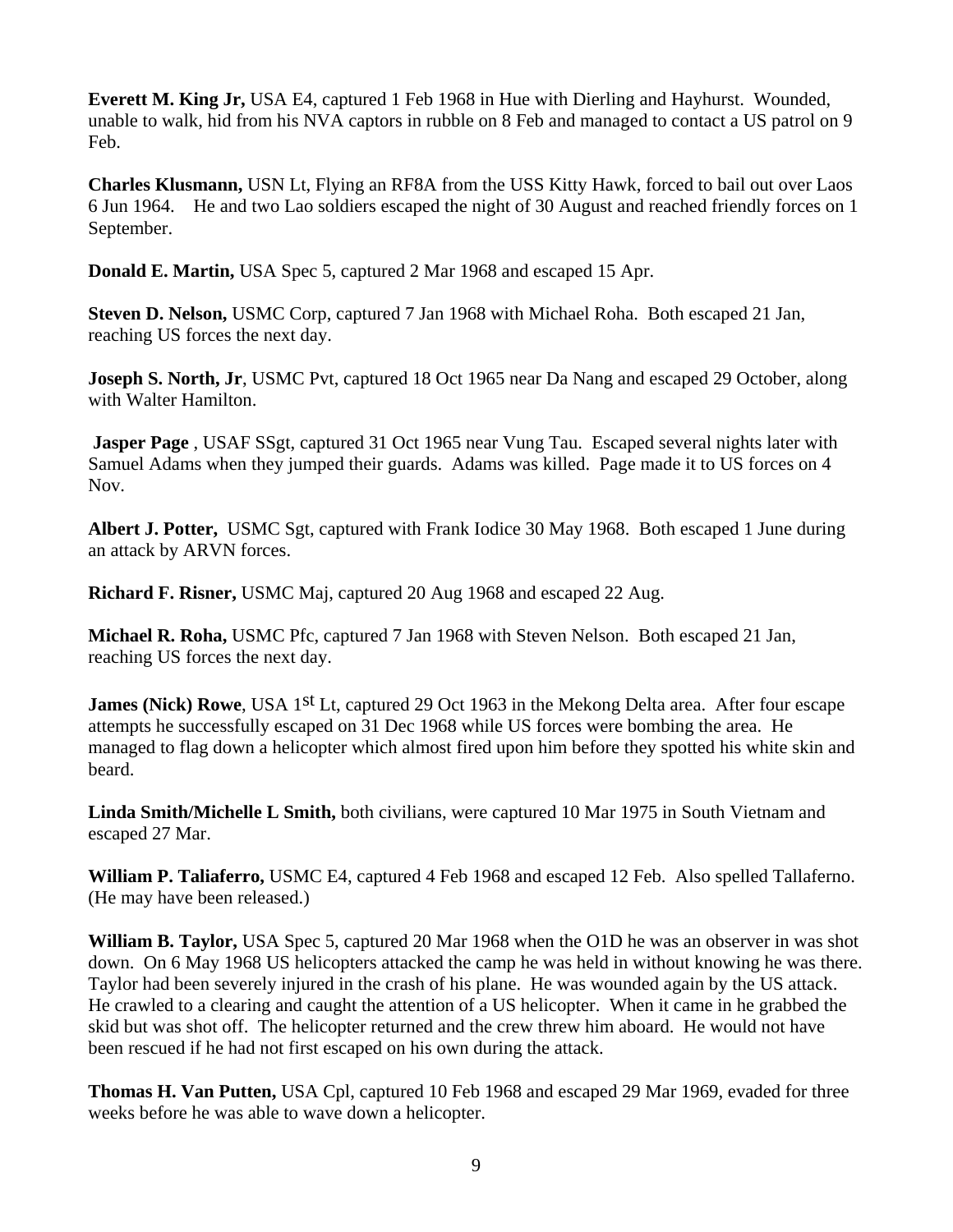**Buddy Wright,** USA Sgt, captured 22 Sep 1968 while on a long-range reconnaissance patrol in Cambodia. Escaped and evaded for 10 days, finally reaching US forces 6 Oct.

## **Listing of successful POW rescues**

There were only five Americans actually rescued from captivity during the entire war. One died shortly after rescue from wounds inflicted by his guards before they ran from the rescue forces. This was the only intended rescue. The others were unplanned rescues. One took place while the prisoner was being escorted from his point of capture to a prison camp. Another involved a helicopter assault in an area which turned out to hold prisoners. An American POW broke loose and ran to the helicopters.

Two American civilians were accidentally rescued when their captors ran into an American ambush. There were many attempts to rescue American POWs, the most well known being the attack on the camp at Son Tay in North Vietnam. There were at least 45 raids aimed specifically at rescuing American POWs. After the war there were cases where prisoners reported they had been within sight and sound of American rescue forces but were prevented by their guards from taking any action.

There were about five hundred South Vietnamese soldiers freed in these rescue attempts. Some American politicians and senior officers involved in the decision making for rescue efforts of American POWs hindered those efforts more than they helped.

**Larry D. Aiken,** USA E4, captured 13 May 1969. A Vietnamese reported seeing him in a VC hospital complex. A raid was carried out on 10 Jul 1969 to rescue Aiken. He was found outside the hut he had been seen in, suffering a fresh head wound. He was rescued but remained in a coma from the head wound until his death on 25 July. Aiken's recovery was the only "successful" planned rescue of an American POW during the entire war.

**Roger D. Anderson,** USA Pvt, captured 3 Jan 1968 about 65 miles south of Saigon. This may be the only planned rescue attempt that actually succeeded, even then it was accidental in the end. About five days after his capture an agent reported seeing Anderson being marched away from the area by a column of VC. Helicopter units were told to search towards Cambodia. On 12 Jan a helicopter pilot spotted a sampan with two men. When he buzzed them they gave him reason to open fire. One VC was killed. Anderson jumped up from the bottom of the sampan and took off his uniform shirt so they could see he was an American.

**Henry Hudson,** civilian, captured 21 Dec 1965. Later that same night an American unit ambushed the group as they were being marched through the jungle. Hudson, fellow civilian Edwin Jones, and their Vietnamese driver were rescued. Canadian Otto Shulten was killed by the guards.

**Edwin Jones,** civilian, captured 21 Dec 1965. Later that same night an American unit ambushed the group as they were being marched through the jungle. Jones, fellow civilian Henry Hudson, and their Vietnamese driver were rescued. Canadian Otto Shulten was killed by the guards.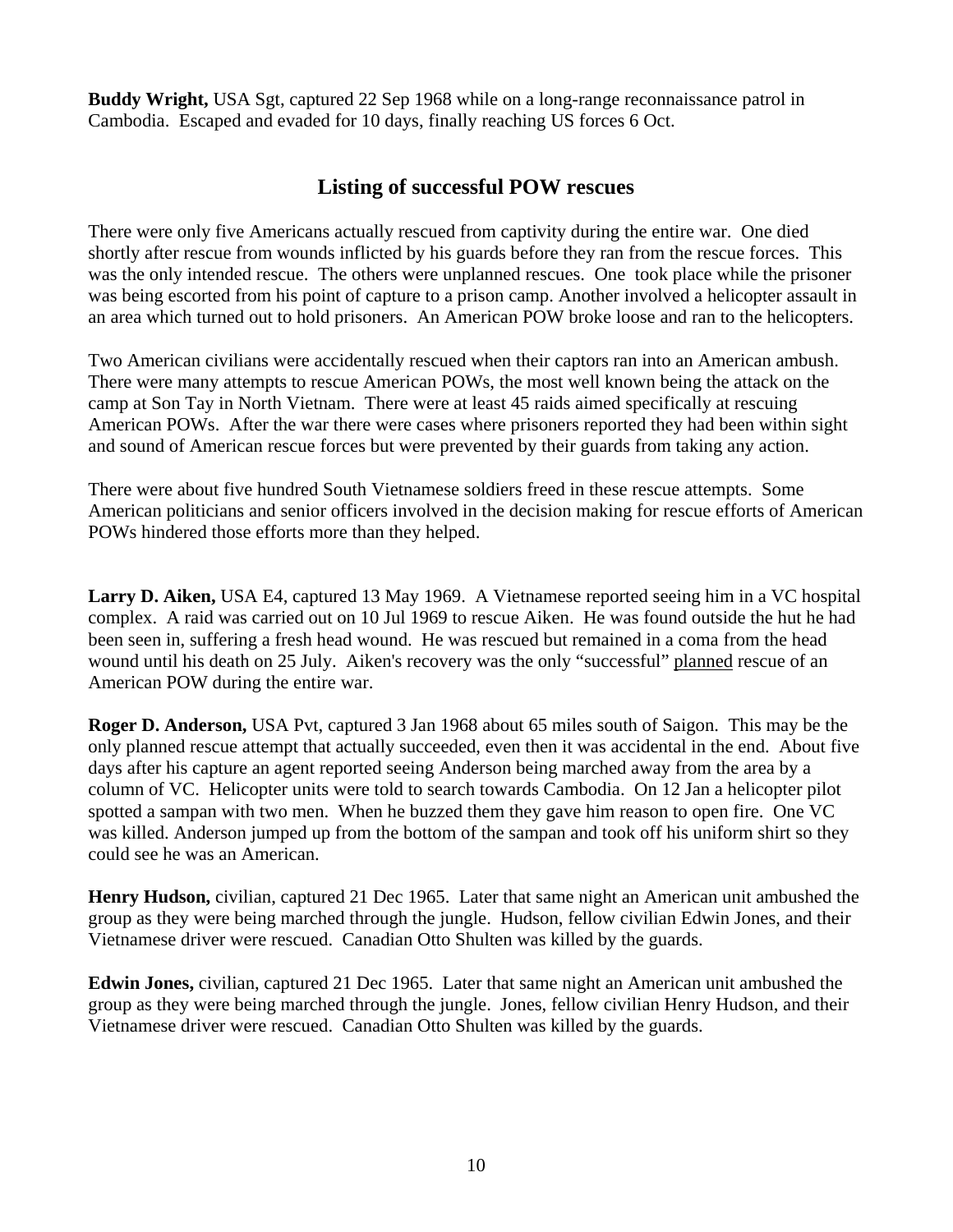**William B. Taylor,** USA Spec 5, captured 20 Mar 1968 when the O1D he was an observer in was shot down. On 6 May 1968 US helicopters attacked the camp he was held in without knowing he was there. Taylor had been severely injured in the crash of his plane. He was wounded again by the US attack. He crawled to a clearing and caught the attention of a US helicopter. When it came in he grabbed the skid but was shot off. The helicopter returned and the crew threw him aboard. He would not have been rescued if he had not first escaped on his own during the attack. He is listed on the escape list above.

#### **Anomalies**

**Orville Frits:** USA Sgt, captured 20 May 67 with Grammar, tortured and killed. Not listed as a POW.

William Grammar: USMC 1<sup>st</sup> Lt, captured 20 May 67 with Frits, tortured and killed. Not listed as a POW. Frits and Grammar were not killed in action. Their bodies showed obvious signs of torture prior to their deaths. They were prisoners of war when they died.

**Frank Prendergast:** USN Lt JG, shot down over North Vietnam 9 Mar 67, Prendergast landed off shore in the surf and was captured by two North Vietnamese soldiers. Prendergast shot one and exchanged shots with the other while the rescue helicopter approached. The rescue helicopter shot the soldier and picked up Prendergast. He is not listed as a POW.

**Doyle Morgan** USA, **Leonard Sroveck** USA, **Ciro Salas** USAF, **Giacomo Appice** USAF, **and Jerry Schuller** USAF, were captured near Da Nang on 14 Jun 1954 by the Viet Minh. They were apparently thought by the Viet Minh to have been French troops. They were held in a POW camp with French POWs and were released on 31 Aug 1954. They do not appear on some official listings of American POWs in Vietnam.

**Charles Shelton** and **David Hrdlicka** *may* very well have been rescued in Laos by a native team. Sources indicate this team then attempted to bring them out, acting as a Pathet Lao unit which had captured the two Americans. While doing so they encountered a North Vietnamese unit which reminded the "Pathet Lao" soldiers that all prisoners were to be turned over to the North Vietnamese. To protect both the POWs and the native team, and with the agreement of both Shelton and Hrdlicka, this was done. Further rescue attempts were impossible. Both remain MIA. Laos was a dark hole which swallowed many Americans.

An Air Force pilot captured on 20 Dec 67 took part in a one of a kind escape attempt. **Robert Craner** was shot down while flying as a Misty Fac over North Vietnam with **Guy Gruters** (who had been shot down on 8 Nov 67 and rescued at sea.) As rescue efforts took place on 21 Dec Craner began talking to pilots overhead saying he was captured but was in a dialogue with his captors about trading him for a gold reward. Authentication proved it was actually Craner. This discussion continued with rescue aircraft overhead as they marched Craner north, at times one of the North Vietnamese soldiers talking on the radio. Gold bars were actually obtained and in a helicopter off-shore the next morning. When radio contact was made in an effort to arrange a pick-up point one of the North Vietnamese stated Craner could be picked up in Hanoi and communication was cut off. Both Craner and Gruters were released in 1973.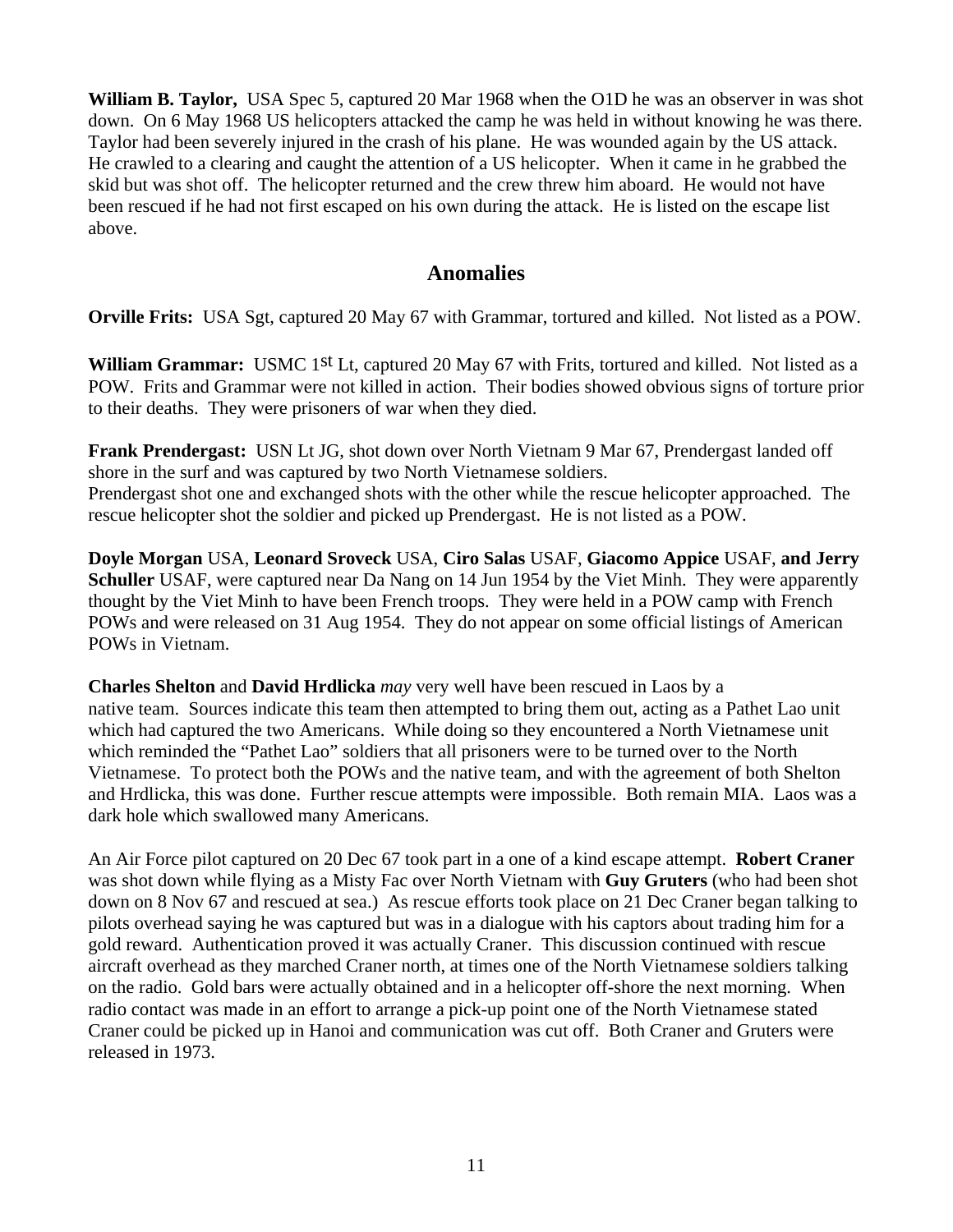# **American Women held as POWs**

**Evelyn Anderson** was captured 27 Oct 1972 while working as a missionary near Savannakhet, Laos. Five days later she was burned alive in the hut she was held in. The two men captured with her with sent on to Hanoi and released there.

**Beatrice Kosin** was captured 27 Oct 1972 while working as a missionary near Savannakhet, Laos. Five days later she was burned alive in the hut she was held in. The two men captured with her with sent on to Hanoi and released there.

**Ofelia Gaza** was captured near Vung Tau in June of 1966 with her husband Vincente. He worked for Air America and may not have been an American citizen. Vincente Gaza died in December 1966 and his wife Ofelia was released the beginning of January 1967. Neither are on the DPMO listing.

**Sandra Johnson** was captured on 5 Feb 68 in Hue along with **Marjorie Nelson**. They were held at what was later called Camp Runamuck near Phu Bai. They were released on 31 Mar 68.

**Dr. Marjorie Nelson** was captured on 5 Feb 68 in Hue along with **Sandra Johnson**. They were held at what was later called Camp Runamuck near Phu Bai. They were released on 31 Mar 68.

**Betty Ann Olsen**, a nurse working at Ban Me Thout, Olsen was captured during Tet on 1 Feb 68. The group of POWs she was held with was moved constantly back and forth across the border into Cambodia. Olsen contracted malaria, beri beri, and dysentery. She died in captivity in Sep 68.

**Elizabeth Pond,** a journalist, was captured in Cambodia with Michael Morrow and Richard Dudman in May of 1970. All were released in June.

**Linda Smith** and **Michelle L. Smith,** both civilians, were captured 10 Mar 1975 in South Vietnam and escaped 27 Mar 75.

**Eleanor Vietti** was captured at the leprosarium at Bon Me Thout 30 May 62. She remains MIA. **Cathy Leroy and Michele Ray (France), and Kate Webb (Australia)** also spent time as prisoners and were released.

# **Bibliography**

There are frequent differences in rank and dates in these sources. At times the rank used is that of the individual after the war, not at time of capture. Specific dates are sometimes hard to pin down. Detailed information on enlisted men is harder to find than information for officers.

Anton, Frank and Tommy Denton. Why Didn't You Get Me Out? Arlington, TX: Summit Publishing Group, 1997.

Howes, Craig. Voices of the Vietnam POWs. Oxford Univ Press, 1993.